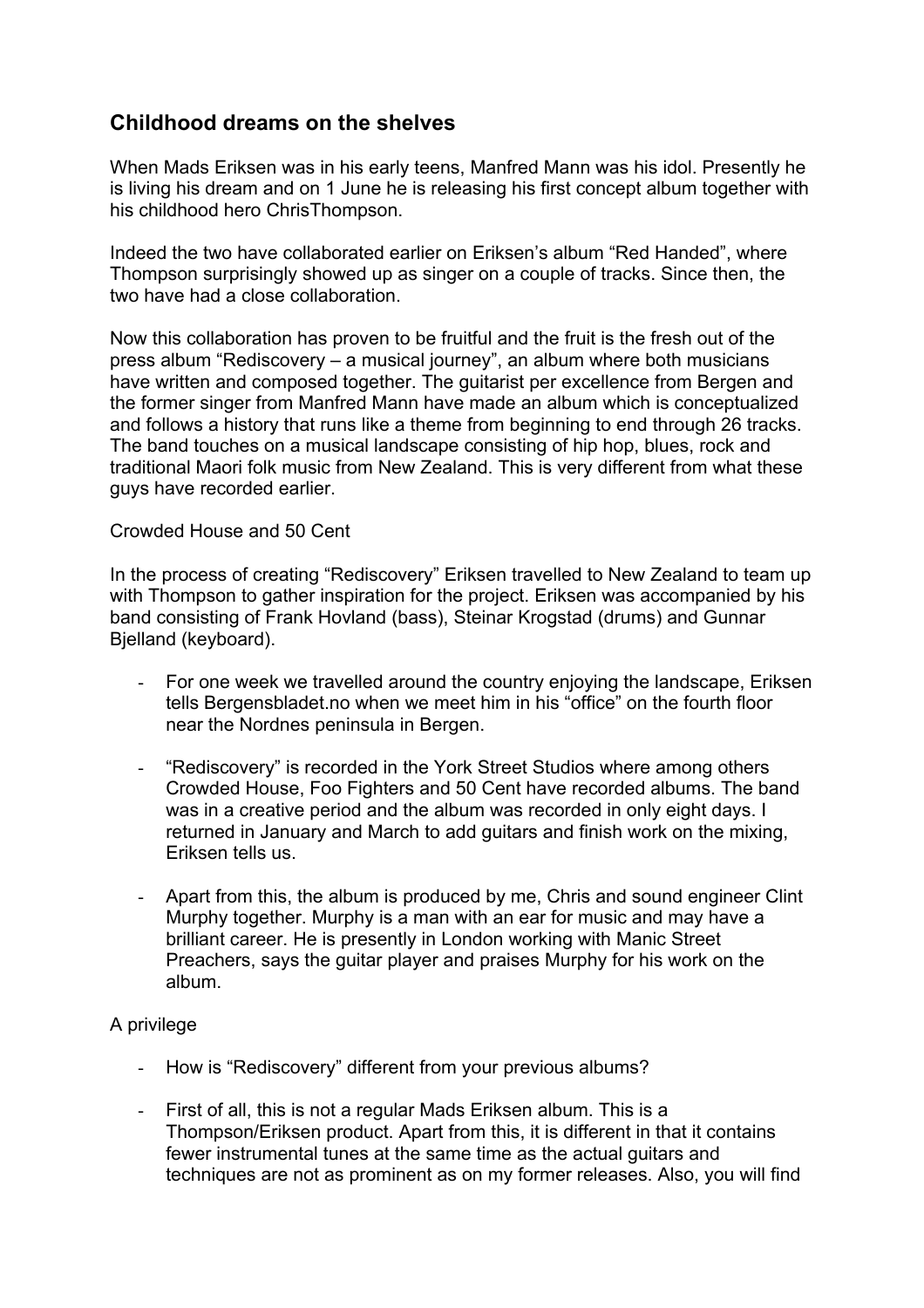a variation of musical genres on this album. For instance, we have King Kapisi doing rap. He is big in New Zealand and Australia.

- How has it been playing together with Thompson?
- I feel it has been a privilege, and so does the rest of the band. Chris is a relaxed guy and very easy to be around, I think you could say he is cool. At the same time it feels a bit strange performing on the same stage as my childhood hero – the man I watched on TV in my teens. But actually it is great.
- In many ways "Rediscovery" reminds me of Roger Waters, the way he communicates his music on "Amused to Death". How do you feel about that?
- That is true. I think we have all been a bit influenced by Pink Floyd. This is especially noticeable during the concerts – they are more like a performance. The strange thing is that I have not been into their music until recently.

## European Tour

In connection with the release of "Rediscovery", Eriksen and Thompson will embark on a tour of Norway, Germany and parts of Europe. On this tour, the audience will be met by a multi-media show on a big screen. Alongside the new material the band will play the old hits like "Quinn the Eskimo" from when Chris Thompson was with the Manfred Mann's Earth Band.

The dynamic duo has no plans for ending the collaboration in the foreseeable future. They aim to keep working together for at least two more years. Thus, in the meantime, a new instrumental Eriksen album may surface.

- I have some material and I am sure I could have released an album during this time. One idea that I have been toying with for a while, is releasing a pure acoustic album. On the other hand, I have somewhat moved on. I have long felt the need to do something new. I feel that I have not got "Rediscovery" completely out of my system yet, and I think I had better finish this first, Eriksen says.

### Great feed-back

Even if Mads Eriksen and Chris Thompson work well together, the father of two from Laksevåg, Bergen, still gives guitar lessons. It is no easy job getting rich as a musician.

- It is a harsh industry and we depend on good sponsors and a good management. Since the album is finished and is just waiting to be released on the market, I have used the spare time to teach. This way I make some extra money as well.
- How do you think the record will be received by the audience on 1 June?